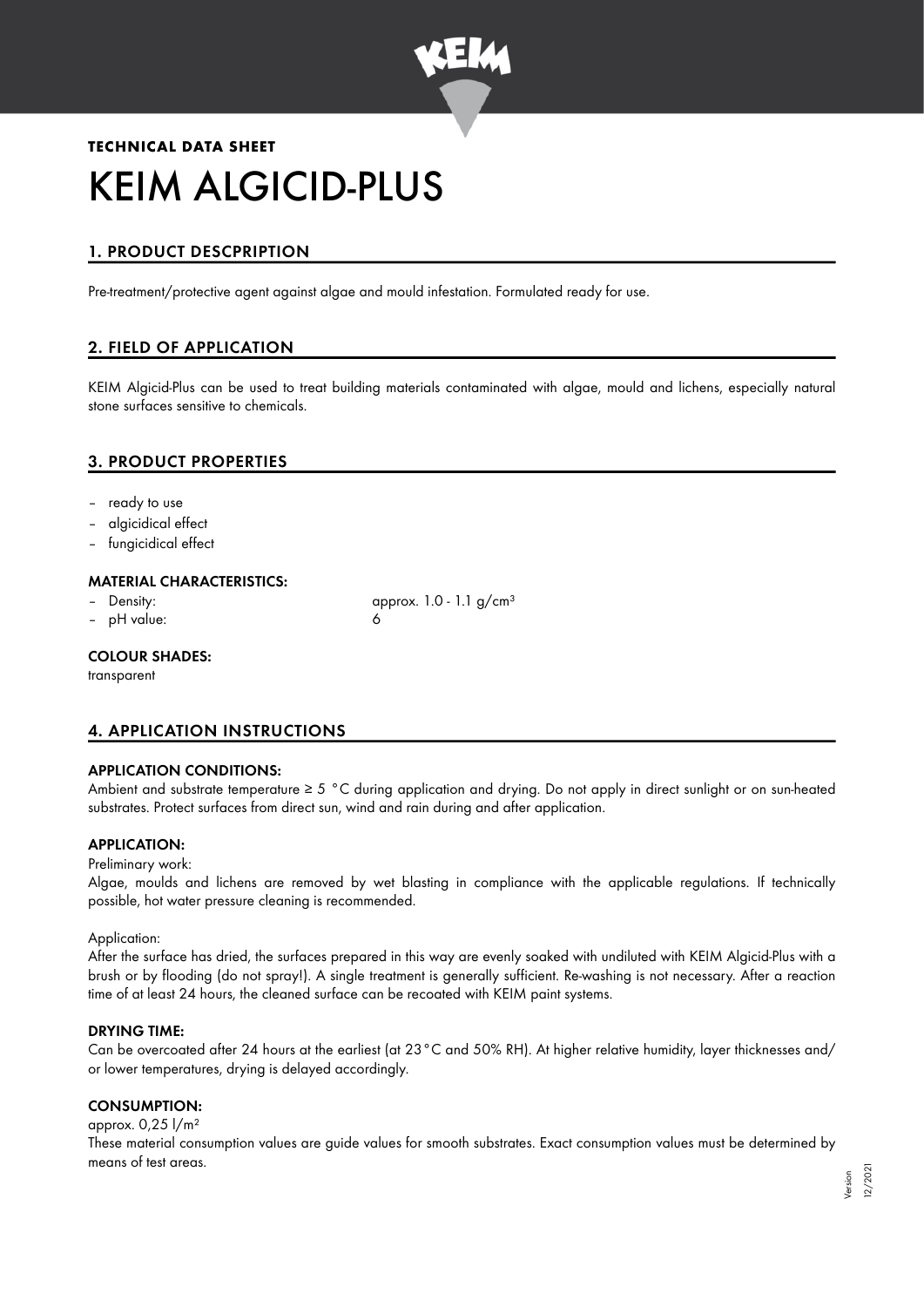#### CLEANING OF TOOLS:

Clean immediately with water.

### 5. PACKAGING

| <b>Container content</b> | Unit of measure | Quantity on pallet | Type of container |
|--------------------------|-----------------|--------------------|-------------------|
|                          |                 | 24                 | jerry can         |
|                          |                 | 96                 | jerry can         |

#### 6. STORAGE

| max. storage time | <b>Storage conditions</b>                                 |
|-------------------|-----------------------------------------------------------|
| 12 months         | cool<br>frost-free<br>protected from heat and direct sun. |

## 7. DISPOSAL

For disposal information refer to section 13 of the safety data sheet.

EC WASTE CODE: Waste code: 07 06 99

#### 8. SAFETY INSTRUCTIONS

Please, refer to the Material Safety Data Sheet.

GISCODE: GIS code: GD 0

#### 9. GENERAL INFORMATION

Cover surfaces not to be treated, especially glass, ceramics and natural stone. Any splashes on surrounding surfaces or traffic areas must be rinsed off immediately with plenty of water. Mixing with products not part of the system or other foreign additives is not permitted.

## 10. CERTIFICATES & QUALITY SEALS